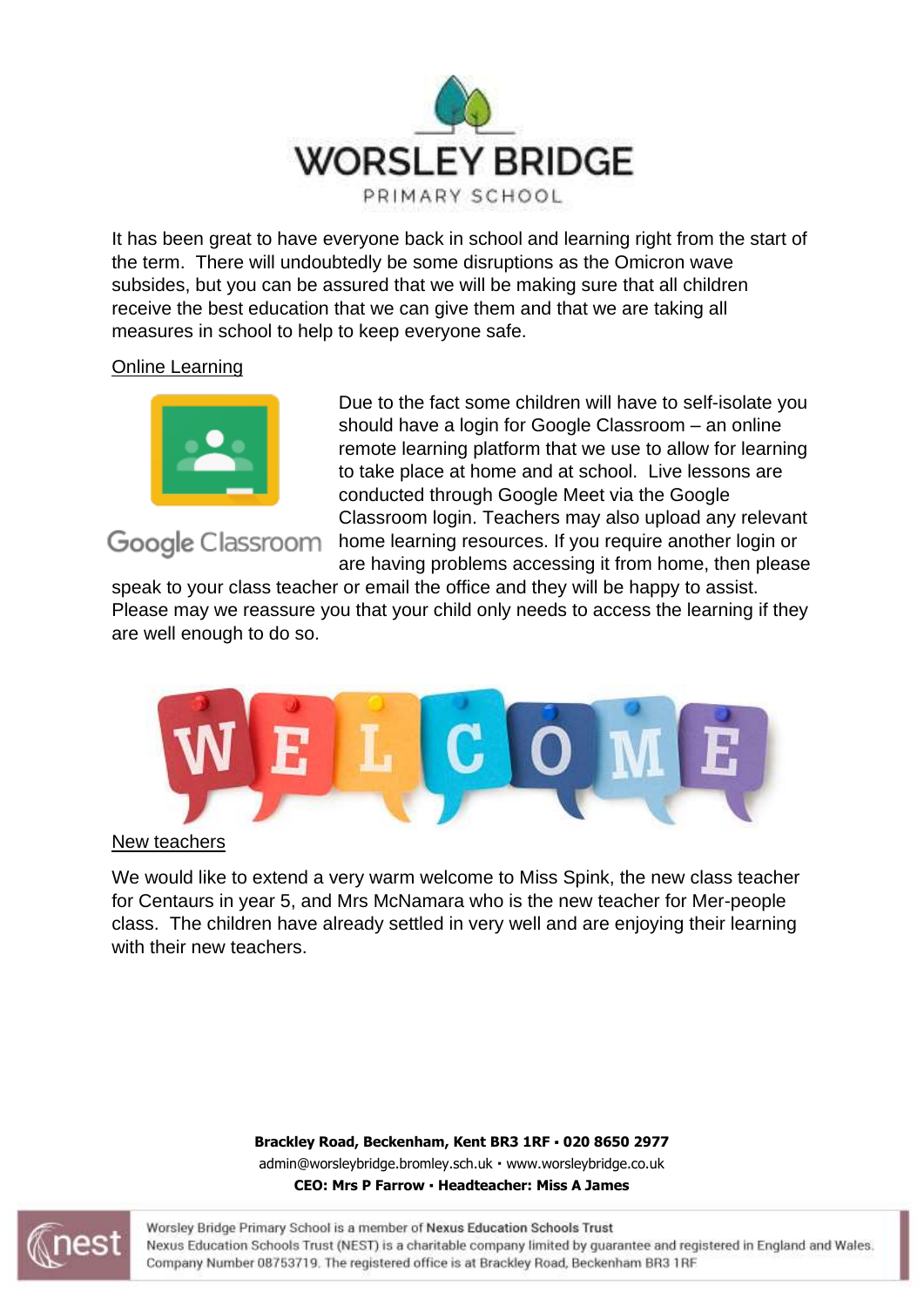

Each year group is starting their new topic for the Spring Term and it has been wonderful to see them excited about their learning.



Year 5 have been blown away by the size of the solar system and the universe.

Reception have ventured 'into the woods' immersing themselves in their learning starting with the Gruffalo and woodland wildlife. The children are very knowledgeable about nocturnal animals. Future David Attenborough's! Year 4 have begun to whet their appetite on their new topic of Chocolate – we can't wait to see what they get up to! Year 2 have been very interested to learn about the past and how different life was in the 16<sup>th</sup> and 17<sup>th</sup> century. How did they cope without a TV they wondered!



This term, we will be celebrating Chinese New Year, week commencing 31<sup>st</sup> January, E-Safety and Mental Health Week on 7<sup>th</sup> - 11<sup>th</sup> February. This will be an opportunity for your child to celebrate and recognise different events by taking part in fun activities and an e-safety workshop. For Children's Mental Health Week, we are asking you to use clothing to express yourself by taking part in **Dress to Express on Friday 11th February**. Children can come to school wearing their favourite colour, animal, or a unique outfit to express how they are feeling, it can be as simple or elaborate as you like! Dress to Express is an opportunity for self-expression and celebrating a diverse range of emotions. The day also provides a wonderful opportunity to be open about mental health and start conversations within your school community.

## Parents' Evening

Parents' evening this term will be on the 15<sup>th</sup> and 17<sup>th</sup> of March and will be held over Zoom again. Codes will be sent out nearer the time along with any updates or changes.



**Brackley Road, Beckenham, Kent BR3 1RF 020 8650 2977** admin@worsleybridge.bromley.sch.uk · [www.worsleybridge.co.uk](http://www.worsleybridge.co.uk/) **CEO: Mrs P Farrow Headteacher: Miss A James**

Worsley Bridge Primary School is a member of Nexus Education Schools Trust Nexus Education Schools Trust (NEST) is a charitable company limited by guarantee and registered in England and Wales. Company Number 08753719. The registered office is at Brackley Road, Beckenham BR3 1RF